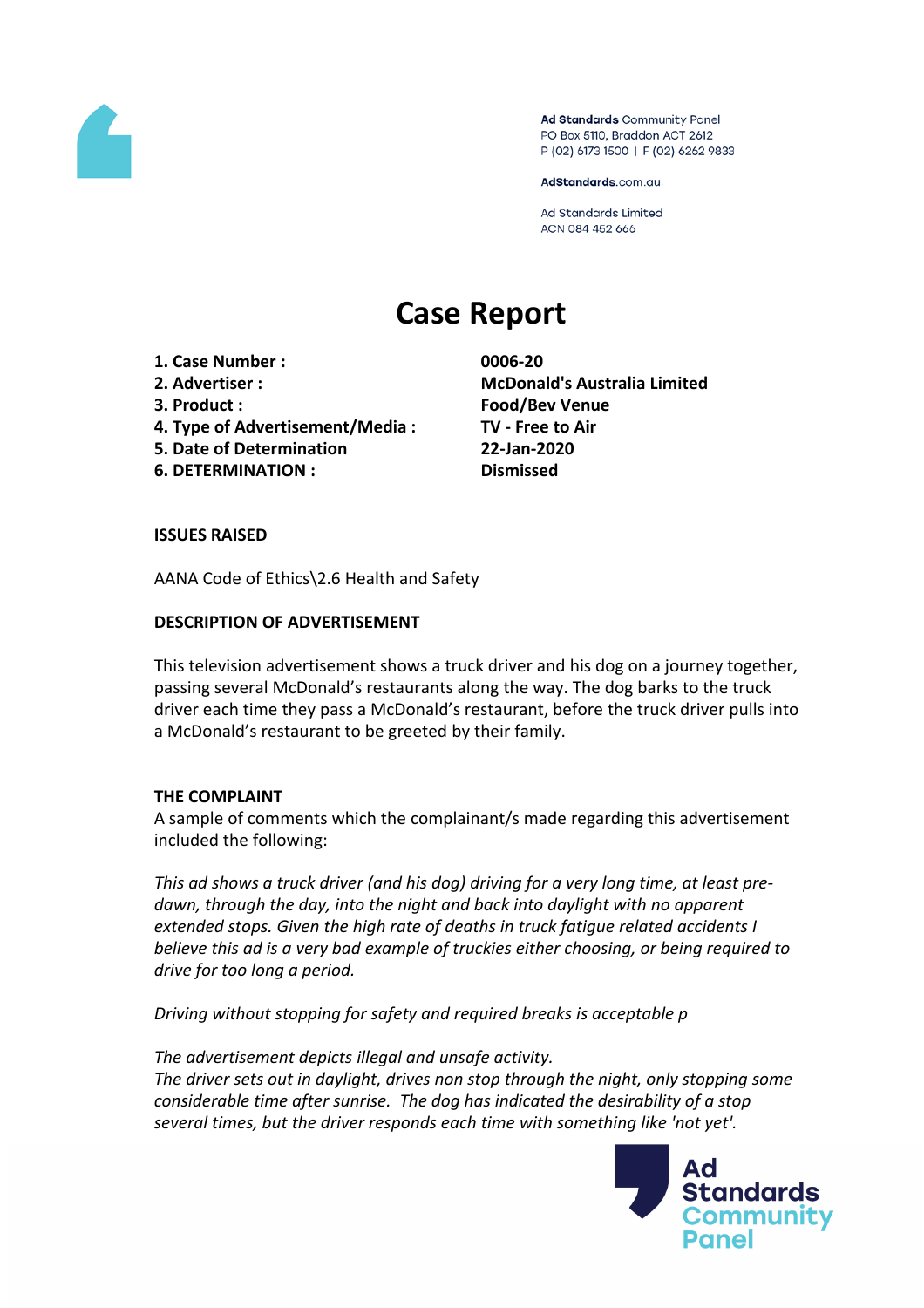

*This would be clearly in breach of work safety regulations stipulating drivers take a break after set hours. The time span indicated is not absolute, but from well before sunset to well after sunrise, something of the order of 12 hours non stop driving. I'm not happy with the portrayal of illegal and unsafe driving as a desirable thing.*

# **THE ADVERTISER'S RESPONSE**

Comments which the advertiser made in response to the complainant/s regarding this advertisement include the following:

*Thank you for requesting a response to complaint number 0006-20 (Complaint).*

*The Complaint refers to a Free to Air brand advertisement for McDonald's (Advertisement). The Complaint is made under section 2.6 of the AANA Code of Ethics (AANA Code) and alleges that the Advertisement is promoting material that encourages unsafe motor vehicle use.*

*The Advertisement does not breach the AANA Code as it does not promote any unsafe behaviours. Contrary to the complaints raised, there is nothing in the advertisement to suggest that the truck driver has been driving without appropriate stops within his journey. This is supported by the truck driver always appearing in a positive mood and is driving safely at all times. For the truck driver to be promoting unsafe motor vehicle use, and so supporting the Complaint, he would be near falling asleep behind the wheel, with bags under his eyes, and the truck dangerously swerving from micro sleep. Furthermore, the dog always appears to be in a happy mood with sadness only being perceived when his barks to stop at the McDonald's restaurant are rejected. It is clear that the truck driver and the dog have a close relationship. It is not reasonable to assume from this Advertisement that the truck driver does not take care of his pet. This is supported by the fact that the dog is safely secured by a dog harness in the car.*

*Toward the end of the Advertisement, reasonable members of the audience may recognise that the reason the dog was barking at the McDonald's restaurants is because McDonald's means to the dog that he will be reunited with his family. If the* dog was desperate for a stop, it would not be able to sit still on its seat and would be *barking for a longer duration of time, not once every 100 or so kilometres where there is a McDonald's restaurant.*

*Accordingly, the Advertisement complies with the AANA Code and the Complaint should be dismissed. We have considered other matters under section 2 of the AANA Code of Ethics and submit that the Advertisement does not breach any of the other matters covered by that section or by any of the other applicable codes.*

### **THE DETERMINATION**

The Ad Standards Community Panel (Panel) considered whether this advertisement breaches Section 2 of the AANA Code of Ethics (the Code).